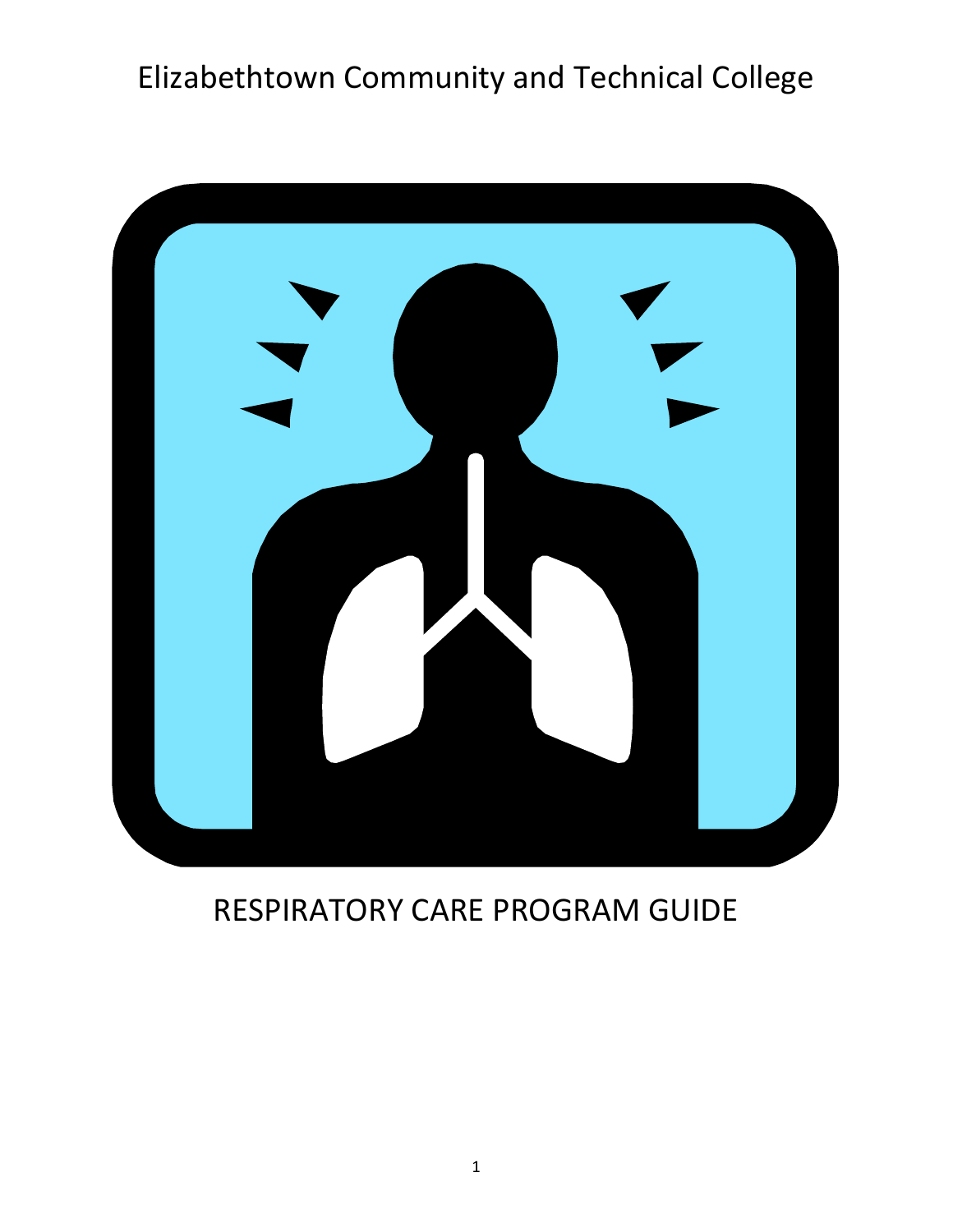# **Table of Contents**

| RESPIRATORY CARE PROGRAM EXAMPLE OF POSSIBLE COURSE SEQUENCE FALL ADMITS 15    |  |
|--------------------------------------------------------------------------------|--|
|                                                                                |  |
|                                                                                |  |
|                                                                                |  |
|                                                                                |  |
|                                                                                |  |
|                                                                                |  |
| RESPIRATORY CARE PROGRAM EXAMPLE OF POSSIBLE COURSE SEQUENCE SPRING ADMITS  16 |  |
|                                                                                |  |
|                                                                                |  |
|                                                                                |  |
|                                                                                |  |
|                                                                                |  |
|                                                                                |  |
|                                                                                |  |
|                                                                                |  |
|                                                                                |  |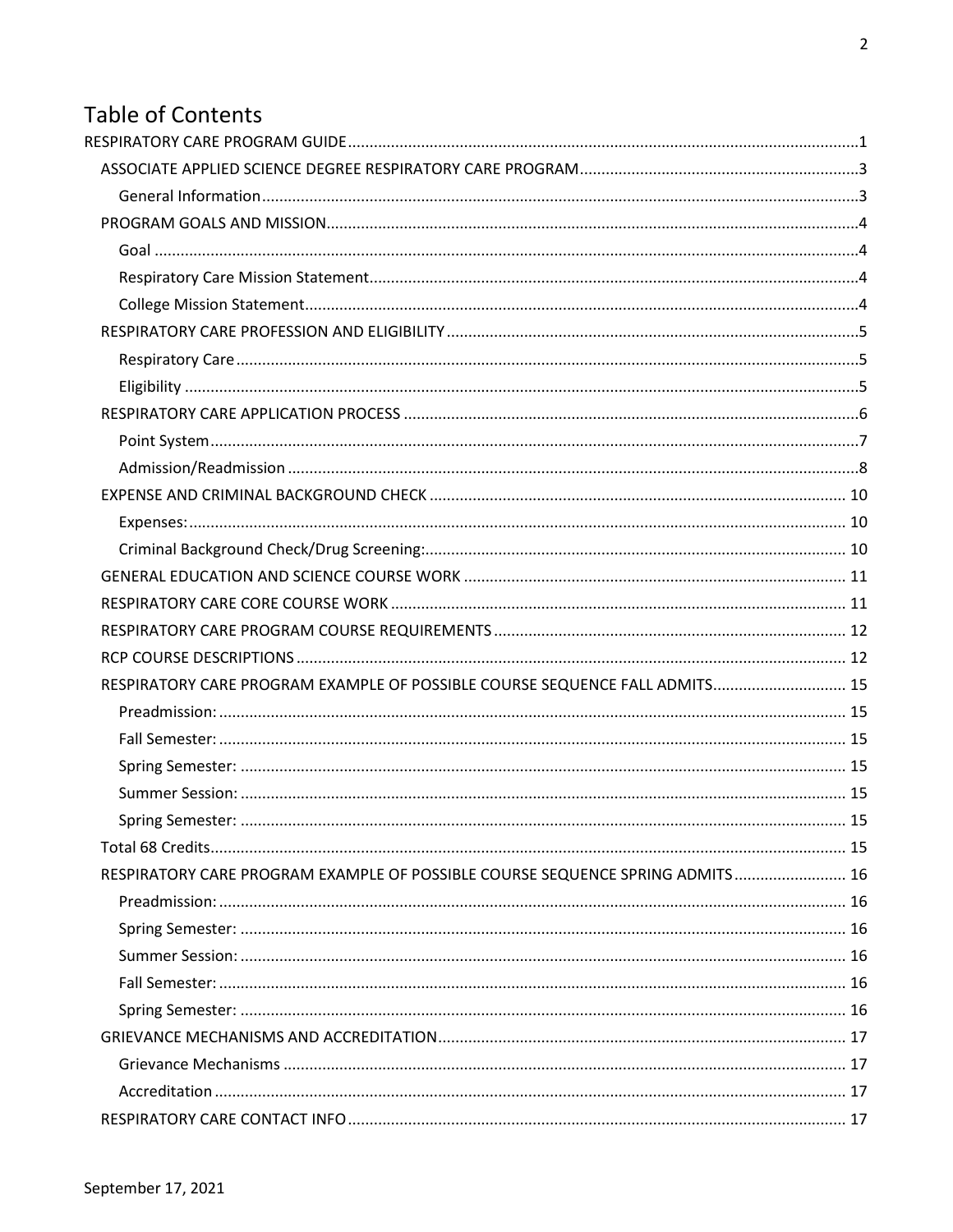# **ASSOCIATE APPLIED SCIENCE DEGREE RESPIRATORY CARE PROGRAM**

#### <span id="page-2-1"></span><span id="page-2-0"></span>**General Information**

The Associate Degree in Applied Science for the Respiratory Care Program offers a comprehensive degree option for the respiratory student. Graduates are eligible to take the National Board for Respiratory Care Exams. Visit [www.nbrc.org](https://www.nbrc.org/) for more information about the national examinations.

The program consists of instruction in specialized courses in respiratory with concentrated study in the basic sciences and mathematics. Courses include lecture, lab, and clinical components. Students must achieve a minimum grade of "C" or higher in each biological/physical science, mathematics, and respiratory course.

Classroom instruction is closely correlated with guided clinical practice in affiliated health care agencies. The program requires four semesters of full-time day commitment.

Some travel will be required to clinical sites in order to provide the student a well-rounded clinical experience. Current clinical affiliates are Baptist Health Hardin in Elizabethtown, Taylor Regional Hospital in Campbellsville, Owensboro Health Twin Lakes Medical Center in Leitchfield, Breckinridge Memorial Hospital in Hardinsburg, Norton Audubon Hospital in Louisville, Norton Hospital in Louisville, Norton Brownsboro Hospital in Louisville, Home of the Innocents in Louisville, Norton Children's Hospital in Louisville, U of L Health Jewish Hospital in Louisville, University of Louisville Hospital in Louisville, Gould's Discount Medical in Louisville, and Encompass Health Rehabilitation Hospital of Lakeview in Elizabethtown. Transportation to clinical affiliates is the responsibility of each student.

The Associate of Applied Science Degree Respiratory Care Program is 68 total credit hours including the general education courses. The completion of prerequisites and other general education courses will require the student to have had one to two semesters of classes prior to admission. Any of the general education courses in the curriculum may be taken prior to the selective admissions process. The program recommends completion of the general education courses before admittance consideration. Additional sites may be added or sites deleted as needed to accomplish program goals.

### **Because there is no waiting list, a student who has applied and not been admitted to the respiratory program, but wants to be considered again, must come to another preadmission conference and complete a new preadmission form (application).**

Respiratory Care classes require a large amount of study time, lab practice and flexible scheduling. Therefore, to be successful in completing these courses, it is highly recommended that students plan a reasonable commitment of time and effort to the program.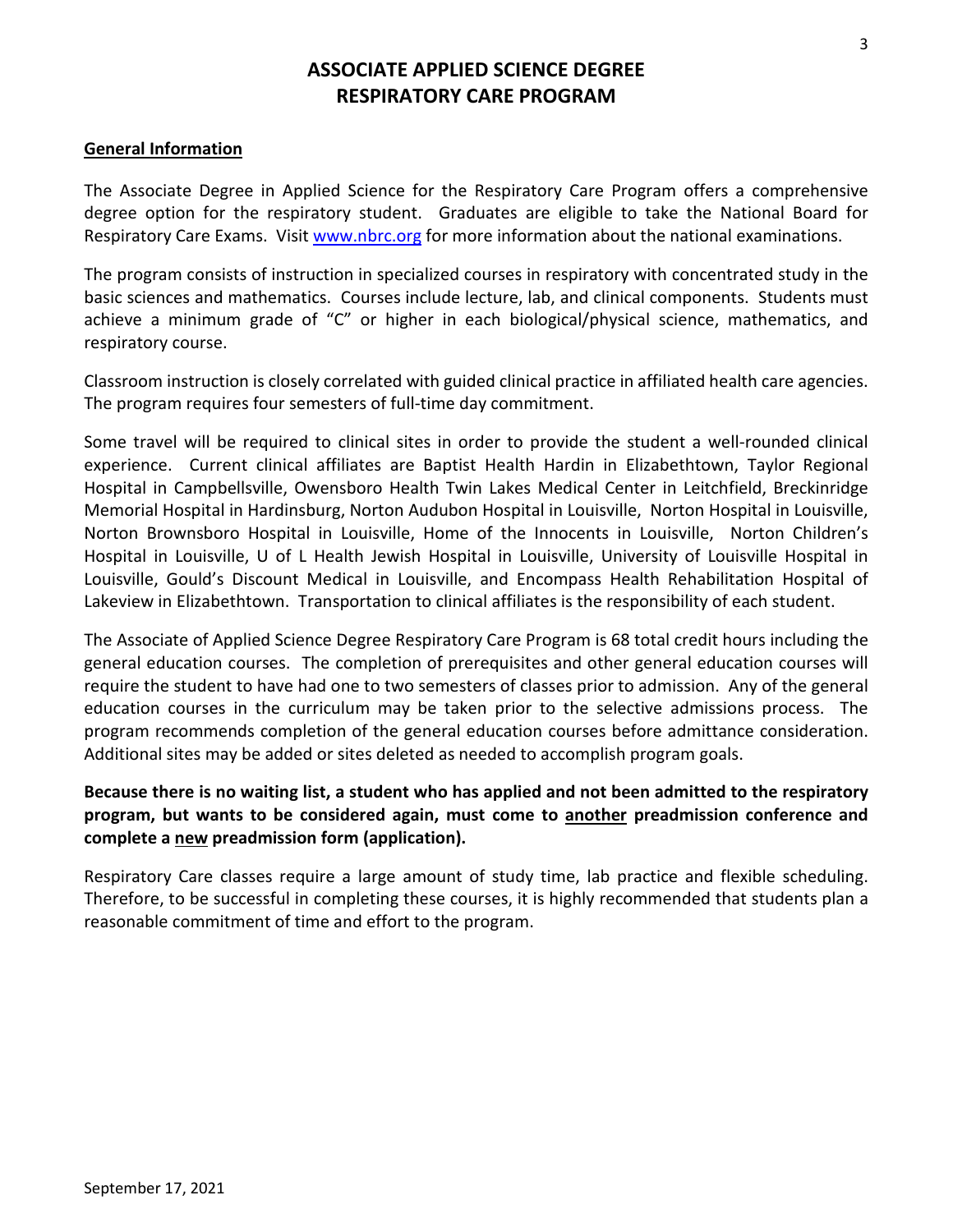#### <span id="page-3-1"></span><span id="page-3-0"></span>**Goal**

The Goal of the Respiratory Care Program at Elizabethtown Community and Technical College (ECTC) is to prepare graduates with demonstrated competence in the cognitive (knowledge), psychomotor (skills), and affective (behavioral) learning domains of respiratory care practice as performed by registered respiratory therapists (RRT's).

#### <span id="page-3-2"></span>**Respiratory Care Mission Statement**

The mission of the Respiratory Care Program at ECTC is to prepare respiratory therapists who provide competent and optimal patient care by means of technical proficiency, critical thinking and professional conduct in medical facilities across Kentucky.

#### <span id="page-3-3"></span>**College Mission Statement**

ECTC is a comprehensive open access college that prepares people to live and work in a constantly changing world through dynamic teaching and learning environments.

ECTC accomplishes its mission by providing:

- Associate in Arts and Associate in Science degree programs which provide students with the opportunity to complete the first two years of a baccalaureate degree.
- Associate in Applied Science degree, diploma and certificate programs as well as courses to prepare individuals to excel in a complex workforce.
- Continuing and life-long education, short-term customized training for business and industry designed to strengthen the work force and expand the life skills, knowledge and cultural enrichment of the community.
- Developmental education courses to prepare individuals for success in transfer and technical courses.
- Associated services that support student development and success such as academic advising, library services, learning labs, assessment, career counseling, and cultural enrichment activities, among others.

Elizabethtown Community and Technical College, a member of the Kentucky Community and Technical College System (KCTCS), is a public two-year degree granting institution responding to and serving the needs of our diverse communities.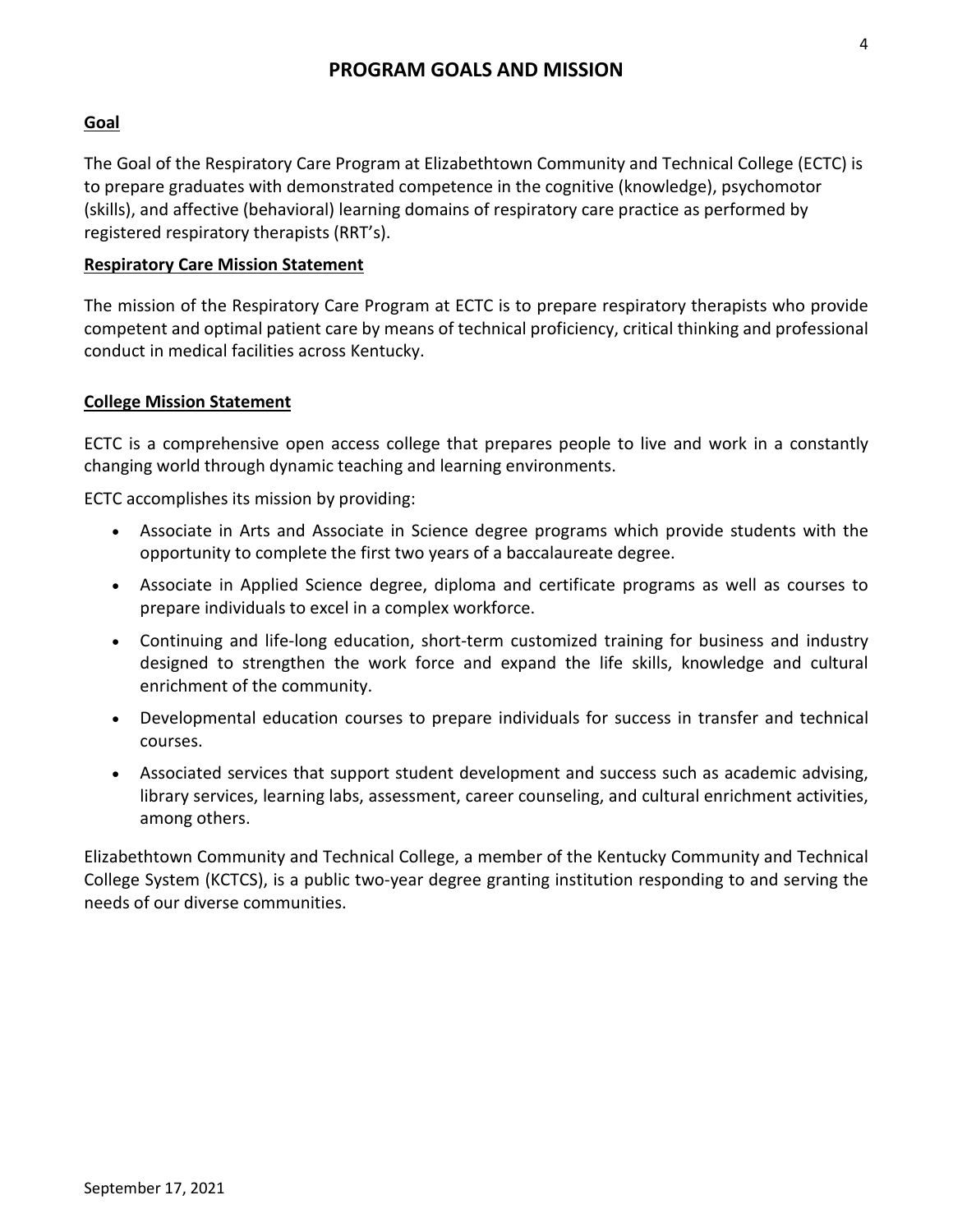#### **RESPIRATORY CARE PROFESSION AND ELIGIBILITY**

#### <span id="page-4-1"></span><span id="page-4-0"></span>**Respiratory Care**

The Respiratory Care Program at Elizabethtown Community & Technical College prepares the graduate to play an active role in the restoration and/or maintenance of cardiopulmonary homeostasis. The role of the respiratory therapist includes the assessment of patient cardiopulmonary systems, administration of medical gases, aerosol therapy, chest physiotherapy, breathing retraining, and measures for periodic lung expansion. The Graduate Therapist is also able to assume a leadership role (under medical supervision) in the management of artificial airways, continuous mechanical ventilation, cardiopulmonary resuscitation, and pulmonary rehabilitation. Further, he/she is prepared to perform adjunct laboratory procedures such as obtaining and analyzing arterial blood gases and other clinical laboratory data and measuring pulmonary functions.

Upon completion of the Respiratory Care Program, the graduate is eligible for the national examination process. Graduates will first complete the Therapist Multiple Choice Exam. Passing the exam at the lowcut score grants a graduate the title of Certified Respiratory Therapist (CRT). Passing at the high-cut score enables a graduate eligibility to take the Clinical Simulation Exam. Passing this exam grants the title of Registered Respiratory Therapist (RRT). Graduates of this Respiratory Care Program are eligible to pursue advanced training/course work and specialization as a Certified Pulmonary Function Technologist (CPFT), Registered Pulmonary Function Technologist (RPFT), Neonatal Pediatric Respiratory Care Specialist (NPS), Adult Critical Care Specialist (ACCS) and the Sleep Disorders Specialist (SDS). The graduate earning any national credentials maintain those credentials anywhere in the United States and Canada. See web site for NBRC [\(www.NBRC.com\)](http://www.nbrc.com/). The state of Kentucky currently requires a minimum earned credential of Certified Respiratory Therapist to obtain licensure to practice care.

#### <span id="page-4-2"></span>**Eligibility**

Enrollment in the Respiratory Care Program is limited due to available resources, and the number of applicants accepted is set by the accrediting board, the Commission on Accreditation for Respiratory Care [\(www.coarc.com\)](https://www.coarc.com/).

Graduates of an approved high school or those holding a G.E.D. diploma are eligible to apply for the program. All applicants must have completed 12 college credit hours with a cumulative grade point average above a 2.5.

All students should possess:

- a. Sufficient tactile and visual acuity, such as is needed in the accurate monitoring of life support systems and for the observation necessary for patient assessment.
- b. Sufficient auditory perception to receive verbal communication from patients and members of the health care team and to assess health needs of people through the use of monitoring devices such as monitors, stethoscopes, and alarms systems.
- c. Sufficient gross and fine motor coordination to respond promptly and to implement respiratory therapy skills including the manipulation of equipment to meet health needs.
- d. Sufficient communication skills (verbal, non-verbal and written) to interact with individuals and to communicate their needs promptly and effectively.
- e. Sufficient intellectual and emotional functions to plan and implement respiratory care.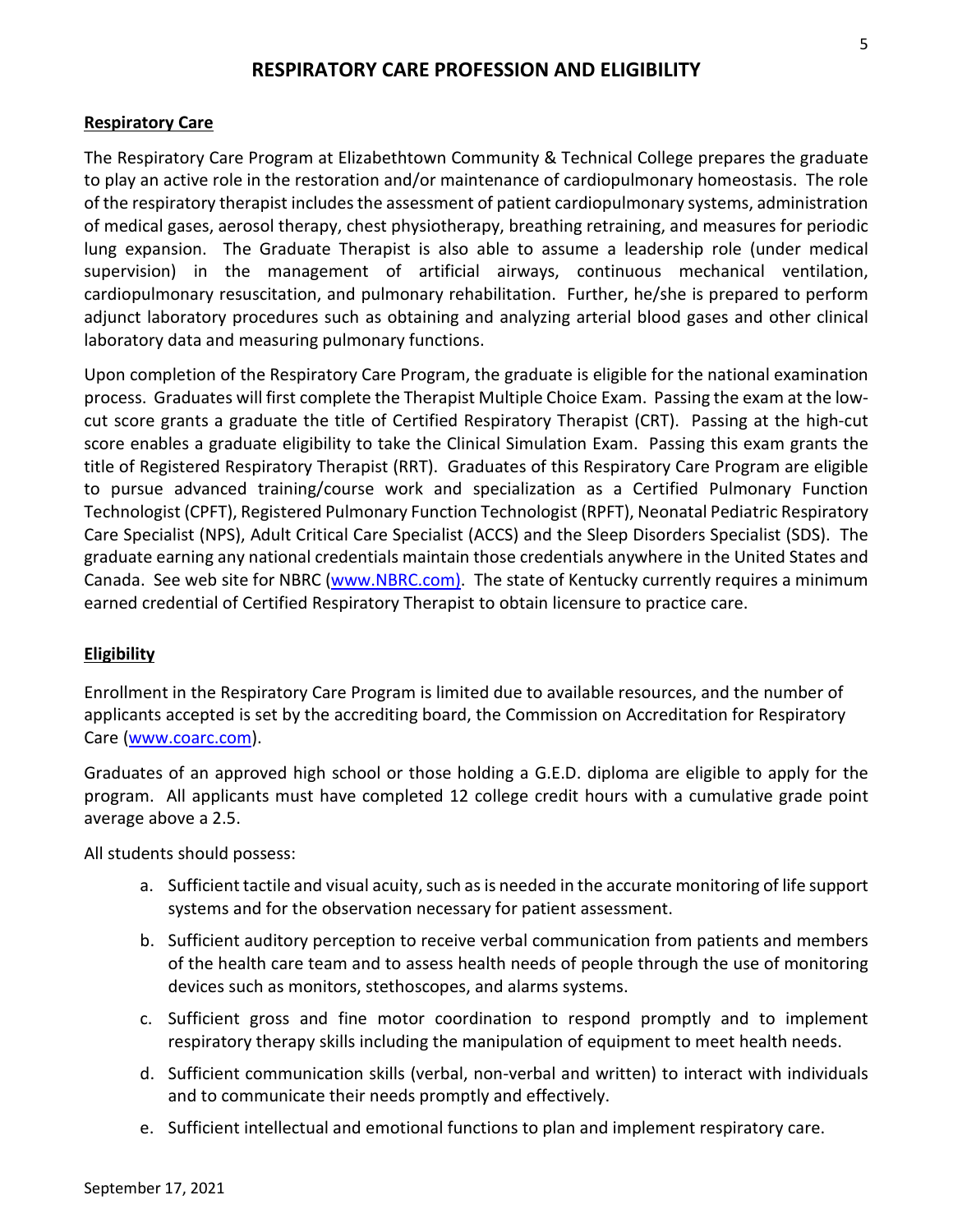# **RESPIRATORY CARE APPLICATION PROCESS**

<span id="page-5-0"></span>To apply to the Selective Admissions Respiratory Care Program each applicant must attend a preadmission conference and submit the following credentials in order to be considered for admission by the committee:

- 1. Application for admission according to established KCTCS and college guidelines;
- 2. Letter of intent to the Program Director;
- 3. Official transcripts of previous postsecondary education; and
- 4. Submission of documentation indicating that minimum admission requirements have been met to enter (BIO 137, MAT 146 or MAT 150 with a grade of C or better).

This program has been approved for a substantive change in curriculum. Beginning with the Spring 2022 admission, the Program will run courses on an 18-month rotation. This means students will be required to attend a summer session in order to complete the respiratory requirements. The admission process will rotate with each subsequent class. Subsequent admission dates would be in the Fall of 2023, Spring 2025, Fall 2026, etc.

**ALL REQUIRED information must be available to the selective admissions committee by October 1st of the year preceding the year of Spring admissions and by April 1st of years accepting Fall admissions in order to be reviewed and considered.** Applications for admission to the program may be accepted beyond the date, provided that:

- 1. Positions are still unfilled.
- 2. All of the required documentation has been submitted.

Students may apply to the program while taking a prerequisite needed for first semester admission, however must be aware preference will be given to students that have already completed all general education courses needed for the Associate of Applied Science Degree associated with this program. The selection process is based on a points system that evaluates a student's academic performance. Academic performance will earn points according to the system on the following page.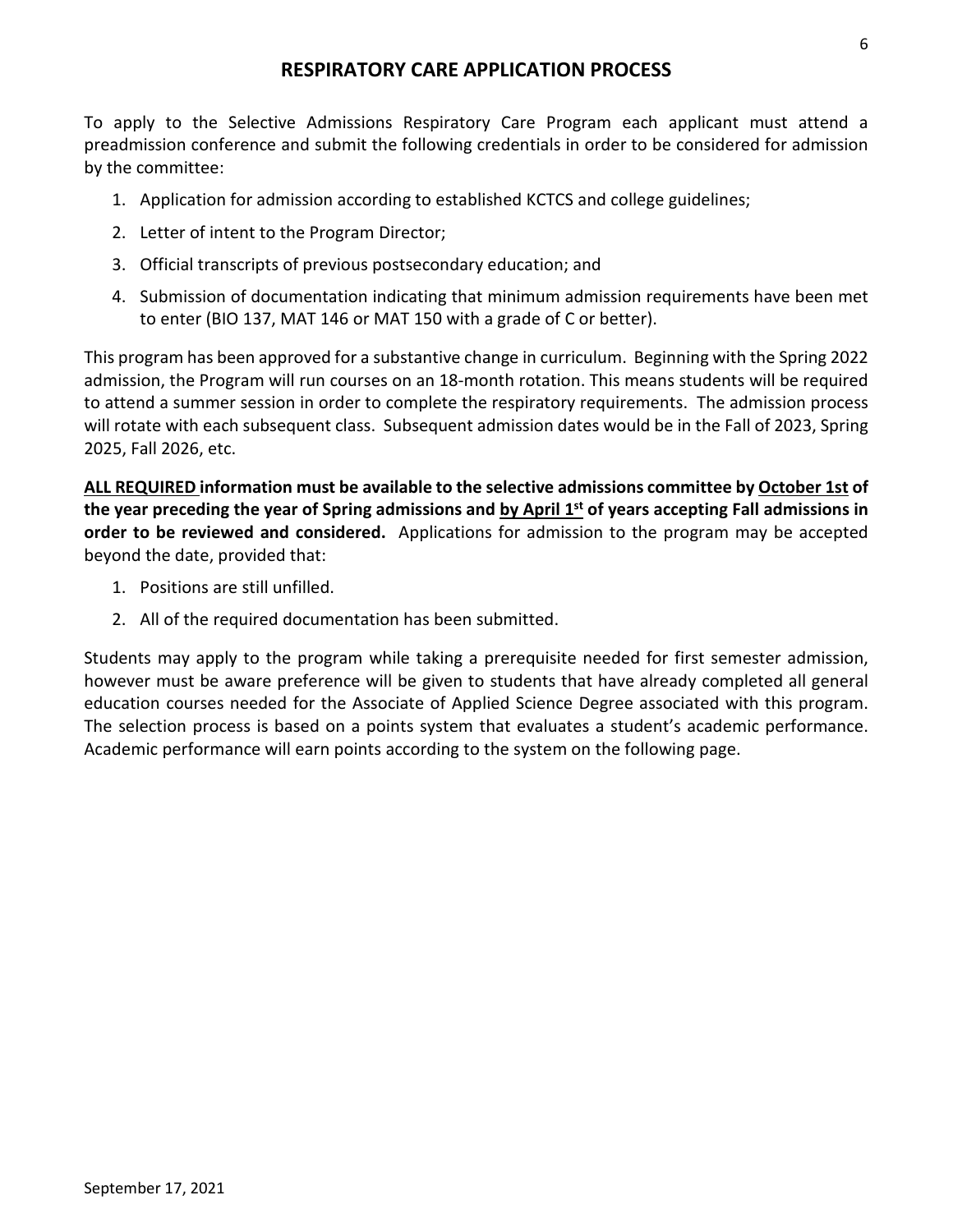#### <span id="page-6-0"></span>**Point System**

\*After the qualified applicant pool has been determined, students will be assigned points according to the standards below. Fifteen students with the highest point totals will be admitted to the program every other Spring Semester.

| <b>CRITERIA</b>                                                                                                                                                                                        | <b>MAX POINTS (100 points)</b>                                                                                                                                                                                                                | <b>CALCULATION TOTAL</b>                                                                                                                                                                             |
|--------------------------------------------------------------------------------------------------------------------------------------------------------------------------------------------------------|-----------------------------------------------------------------------------------------------------------------------------------------------------------------------------------------------------------------------------------------------|------------------------------------------------------------------------------------------------------------------------------------------------------------------------------------------------------|
| <b>Total Credit Hours</b><br>Ι.<br>General education courses required in<br>the Respiratory Care Program                                                                                               | Maximum points: 15 points<br>Points are awarded at the rate of<br>one point per credit hours for<br>courses earning a "C" or better.                                                                                                          | <b>ENG 101</b><br>PY 110 or SOC 101<br>COM 252 or COM 181<br>Heritage/Humanities<br><b>CIT 105</b>                                                                                                   |
| II. GPA in courses required in the<br><b>Respiratory Care Curriculum</b>                                                                                                                               | Maximum Points: 10 points<br>No points awarded for GPA of less<br>than $2.5$                                                                                                                                                                  | $3.5 - 4.0 = 10$ points<br>$3.0 - 3.5 = 8$ points<br>$2.5 - 3.0 = 6$ points                                                                                                                          |
| III. Course Load<br>Students are awarded points<br>based on the course load while<br>taking and completing the Math<br>or Anatomy and Physiology<br>required courses with a grade of<br>"C" or better. | Maximum Points: 12 points<br>Points as follows:<br>BIO 137 (6-12 hours)<br>$\bullet$<br>BIO 139 (6-12 hours)<br>$\bullet$<br>MAT 150 or MAT 146 (6-<br>$\bullet$<br>12 hours)<br>*Less than 6 hours = 0 points                                | 12 hours including BIO or MAT =4 points<br>9 hours including BIO or MAT = 3 points<br>6 hours including BIO or MAT = 1 point                                                                         |
| IV. BIO/MATH courses required in the<br><b>Respiratory Care Curriculum</b>                                                                                                                             | Maximum Points: 15 points<br>Points will only be awarded if the<br>course has not been repeated due<br>to prior failure. Course must be<br>within the last 7 years to be eligible<br>for credit.<br>"W" does NOT count as a repeat<br>option. | BIO 137: $A = 5$ points<br>$B = 3$ points<br>$C = 1$ point<br>BIO 139: $A = 5$ points<br>$B = 3$ points<br>$C = 1$ point<br>MAT 150 or Mat 146:<br>$A = 5$ points<br>$B = 3$ points<br>$C = 1$ point |
| V. CREDIT HOURS earned at:<br>* ECTC/KCTCS (12 or more hours)<br>0r<br>*Transfer Student (21 hours & 12-20<br>hours)                                                                                   | Maximum Points: 20 points                                                                                                                                                                                                                     | ECTC/KCTCS School Credits of 12 or more: 20 points<br>Other Institution:<br>21 credits: 15 points<br>$12 - 20$ credits: 10 points                                                                    |
| VI. HIGHEST ACADEMIC DEGREE<br>previously earned from a nationally<br>accredited college                                                                                                               | Maximum Points: 10 Points                                                                                                                                                                                                                     | Associate Degree: 5 points<br>Bachelor Degree or Higher: 10 points                                                                                                                                   |
| VII. ADDITIONAL SCIENCE SUPPORT<br><b>COURSES</b>                                                                                                                                                      | Maximum Points: 3 Points<br>Awarded for any additional science<br>course taken.<br>Example: Chemistry<br>Physics<br>Biology<br>*Microbiology credit given below                                                                               | 1 point awarded per courses with a "C" or better.                                                                                                                                                    |
| VIII. ACT / KCTCS accepted Equivalent<br><b>Exam Placement Scores</b>                                                                                                                                  | Maximum Points: 4 Points                                                                                                                                                                                                                      | ACT 21 or higher = 4 points<br>Other Exam Placement Scores will be reviewed by<br>the Selections Committee and Points determined<br>based on National Averages.                                      |
| IX. Additional Recommended Courses                                                                                                                                                                     | Maximum of 3<br>$\bullet$ AHS 115<br>English 102<br>BIO 225 or BIO 226                                                                                                                                                                        | 1 point per courses listed with a "C" or better                                                                                                                                                      |
| X. Job Shadowing                                                                                                                                                                                       | 8 points max earned per hour<br>shadowed.                                                                                                                                                                                                     | 1 point awarded per each hour in an approved site<br>(Norton Healthcare, Hardin Memorial, & Taylor<br>Regional Hospital) 1/2 point per hour for sites not<br>listed-must be verifiable               |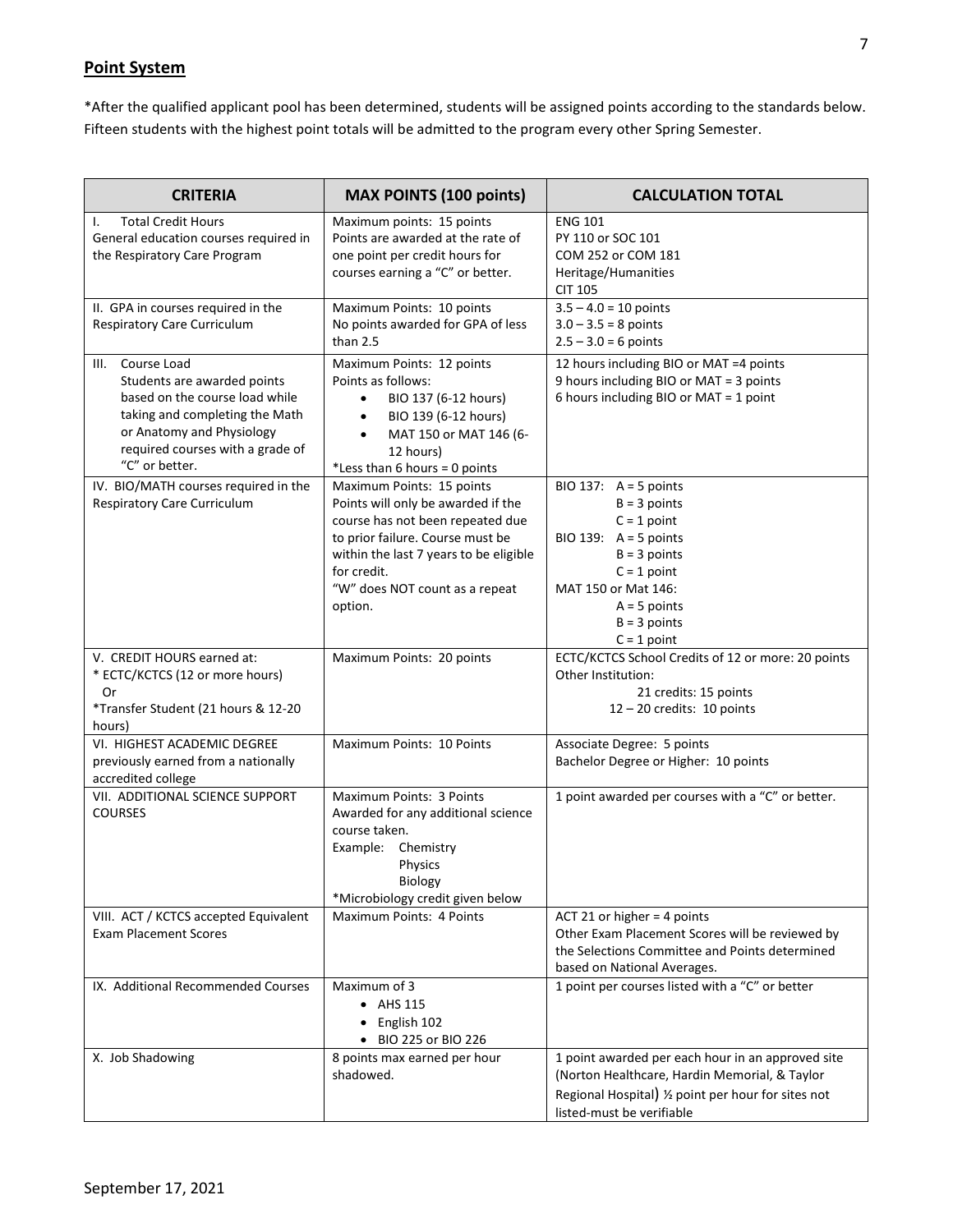- 1. When determining placement, the GPA will be calculated only from course work required in the respiratory care curriculum.
- 2. No remedial or developmental courses will be considered when calculating the GPA.
- 3. Acceptance and enrollment in the respiratory program are contingent upon successful completion of the prerequisites for the first semester program courses and good academic standing at the college. The minimum course completion requirement is a grade C or better in MAT 146 or MAT 150 and a grade C or better in BIO 137. Preference will be given to applicants who have an average of 2.5 or better in 12 or more credit hours of college work including at least one science course.
- 4. Letters will be sent to all applicants accepted into the program, no later than the week following Finals week of the semester preceding the admittance semester. All students that have applied to the program will be notified of acceptance, alternate status, contingency status or denial by the contact information provided on the application form.

### <span id="page-7-0"></span>**Admission/Readmission**

1. Admission:

Preference may be given to applicants who have an ACT composite standard score of 21 or above, or KCTCS accepted Equivalent Exam Placement Score.

- 2. Readmission:
	- A student who withdraws from or earns lower than a grade of "C" in a respiratory therapist course will be dropped from the Selective Admission Associate Degree Respiratory Therapist Program.
	- At the time of withdrawal/drop from the Respiratory Care Program, the student must meet with specific course faculty and the program director to complete an "Attrition/Readmission Plan if intending to apply for readmission."
	- Application for readmission should be made two months prior to the subsequent semester applied for or two months prior to anticipated enrollment for a semester that was previously failed.
	- Readmission to the Respiratory Care Program will be dependent on available resources.
	- Students will only be considered for readmission one time.
	- In order to be considered for readmission by the Respiratory Care Admissions Committee, the applicant must:
		- a. Submit a written request to the program coordinator.
		- b. Submit the completed "Attrition/Readmission Plan" with appropriate documentation.
		- c. Meet current admissions guidelines.
	- If more than two years have lapsed since initial enrollment in the program, the applicant must repeat the Respiratory Therapist courses.
	- If a student is dismissed from the program for clinical practice violations, eligibility for readmission is forfeited.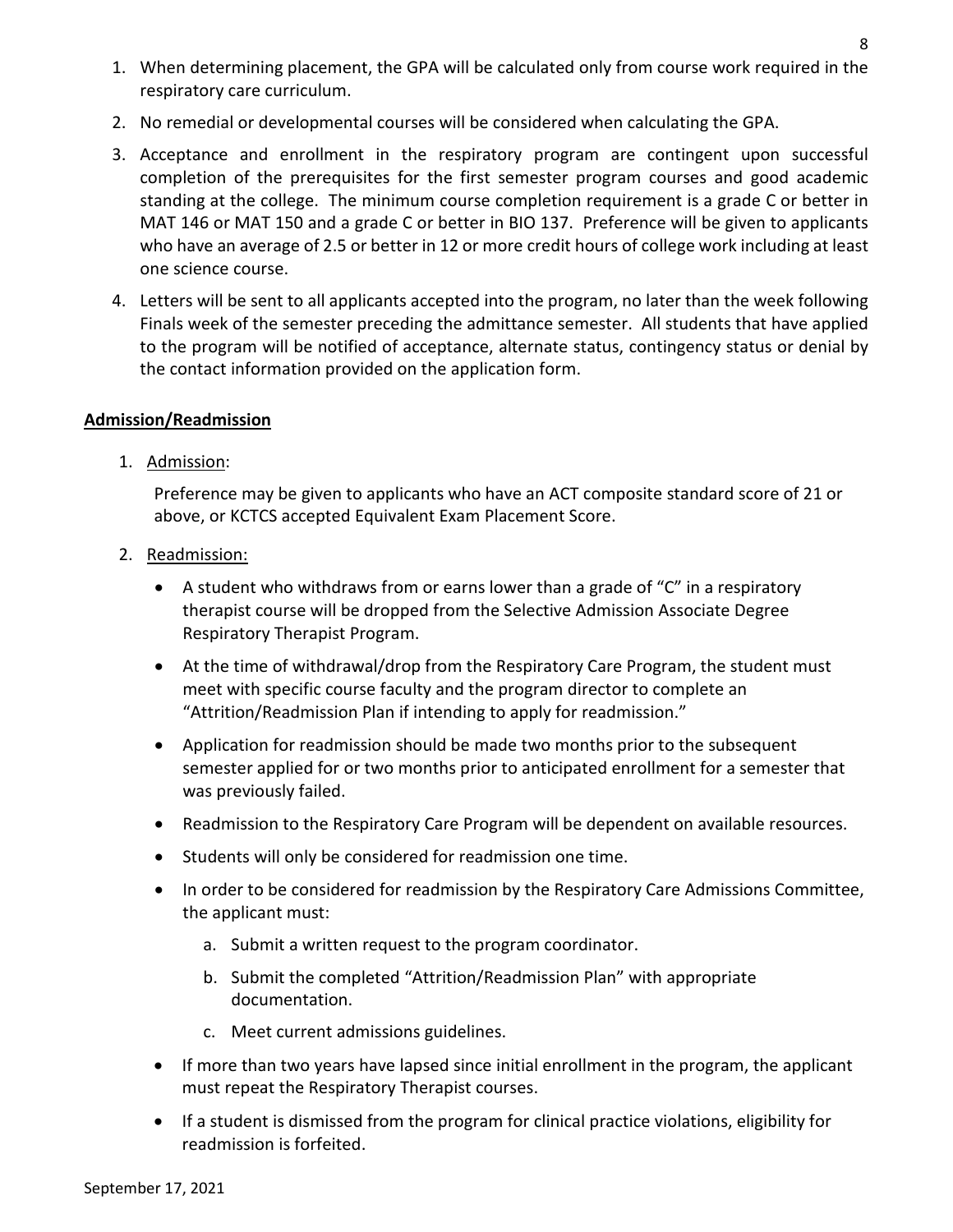- Students accepted into the program but are a no call/no show status the first week of classes will not be considered for readmission.
- A student may be readmitted to the Respiratory Care Program no more than one time.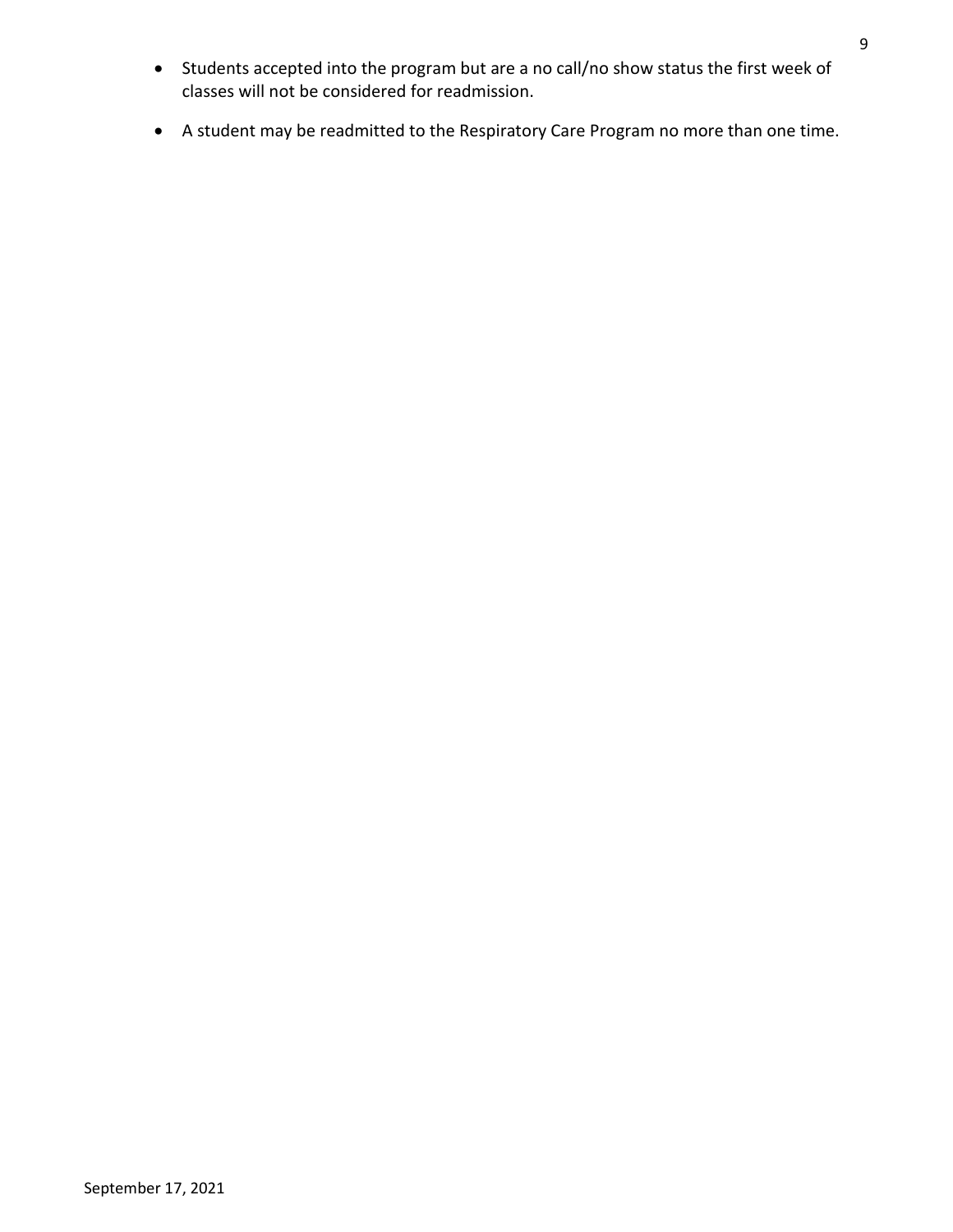### <span id="page-9-1"></span><span id="page-9-0"></span>**Expenses:**

| Tuition: | (See tuition rates in published schedule for each semester)                                                                                                                                                                                                                     |
|----------|---------------------------------------------------------------------------------------------------------------------------------------------------------------------------------------------------------------------------------------------------------------------------------|
|          | Other Costs: Books, personal needs, lab materials, transportation to clinical facilities,<br>uniforms, CPR, Background check, Drug screening, Immunizations, Mock exams,<br>Kettering Review, Liability insurance and Data Arc or other clinical<br>documentation tracking tool |

### <span id="page-9-2"></span>**Criminal Background Check/Drug Screening:**

All students accepted into an Allied Health program must submit a mandatory, satisfactory, criminal background check and drug screening in order to be granted eligibility for clinical practice. Unsatisfactory background check results will be reviewed.

If you have a felony offense on your record, you may not be able to get a license in the state of Kentucky. (See Kentucky Board for Respiratory Care for licensure information.)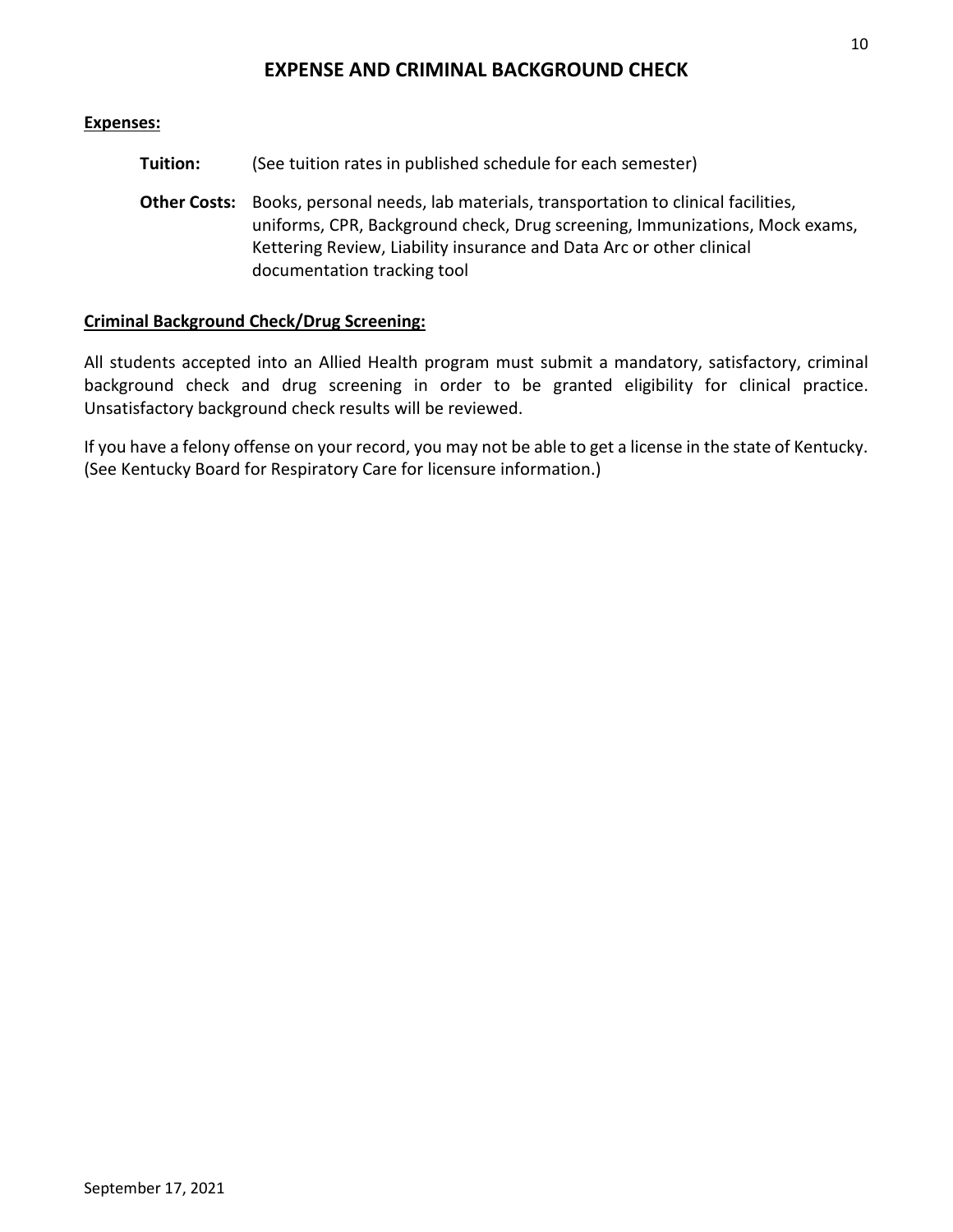# **GENERAL EDUCATION AND SCIENCE COURSE WORK**

<span id="page-10-0"></span>

| <b>BIO 137</b> | Human Anatomy & Physiology 1                      | 4   |
|----------------|---------------------------------------------------|-----|
| <b>BIO 139</b> | Human Anatomy & Physiology 2                      | 4   |
| <b>MAT 150</b> | College Algebra and Functions (OR)                | 3   |
| <b>MAT 146</b> | Contemporary College Math                         | (3) |
| <b>COM 252</b> | Introduction to Interpersonal Communications (OR) | 3   |
| <b>COM 181</b> | <b>Basic Public Speaking</b>                      | (3) |
| <b>PY 110</b>  | General Psychology (OR)                           | 3   |
| SOC 101        | Introduction to Sociology                         | (3) |
| <b>ENG 101</b> | Writing 1                                         | 3   |
|                | Heritage/Humanities                               | 3   |
|                | <b>General Education Total</b>                    | 23  |

\*Computer Literacy a student must demonstrate Computer Literacy Skills or enroll in a Computer Course. CIT 105 or OS 105: 3 credit hours.

<span id="page-10-1"></span>\*If you are a first-time college student, you may be required to take FYE 105: 3 credit hours.

# **RESPIRATORY CARE CORE COURSE WORK**

|                | <b>Technical Course Credit Total</b>      | 45 |
|----------------|-------------------------------------------|----|
| <b>RCP 250</b> | <b>Clinical Practice 5</b>                | 3  |
| <b>RCP 228</b> | Preventative and Long Term                | 2  |
| <b>RCP 225</b> | <b>Clinical Practice 4</b>                | 3  |
| <b>RCP 214</b> | <b>Advanced Diagnostic Procedures</b>     | 3  |
| <b>RCP 212</b> | Neonatal/Pediatric Respiratory Care       | 3  |
| <b>RCP 210</b> | Cardiopulmonary Pathophysiology           | 3  |
| <b>RCP 204</b> | <b>Emergency and Special Procedures</b>   | 3  |
| <b>RCP 200</b> | <b>Clinical Practice 3</b>                | 3  |
| <b>RCP 190</b> | <b>Advanced Ventilatory Support</b>       | 2  |
| <b>RCP 180</b> | <b>Ventilatory Support</b>                | 3  |
| <b>RCP 175</b> | <b>Clinical Practice 2</b>                | 3  |
| <b>RCP 150</b> | <b>Clinical Practice 1</b>                | 2  |
| <b>RCP 135</b> | <b>Respiratory Pharmacology</b>           | 1  |
| <b>RCP 125</b> | Cardiopulmonary Evaluation                | 4  |
| <b>RCP 120</b> | Theory and Principles of Respiratory Care | 4  |
| <b>RCP 110</b> | Cardiopulmonary Anatomy and Physiology    | 3  |

| <b>Total Credits</b> | 68 |
|----------------------|----|
|                      |    |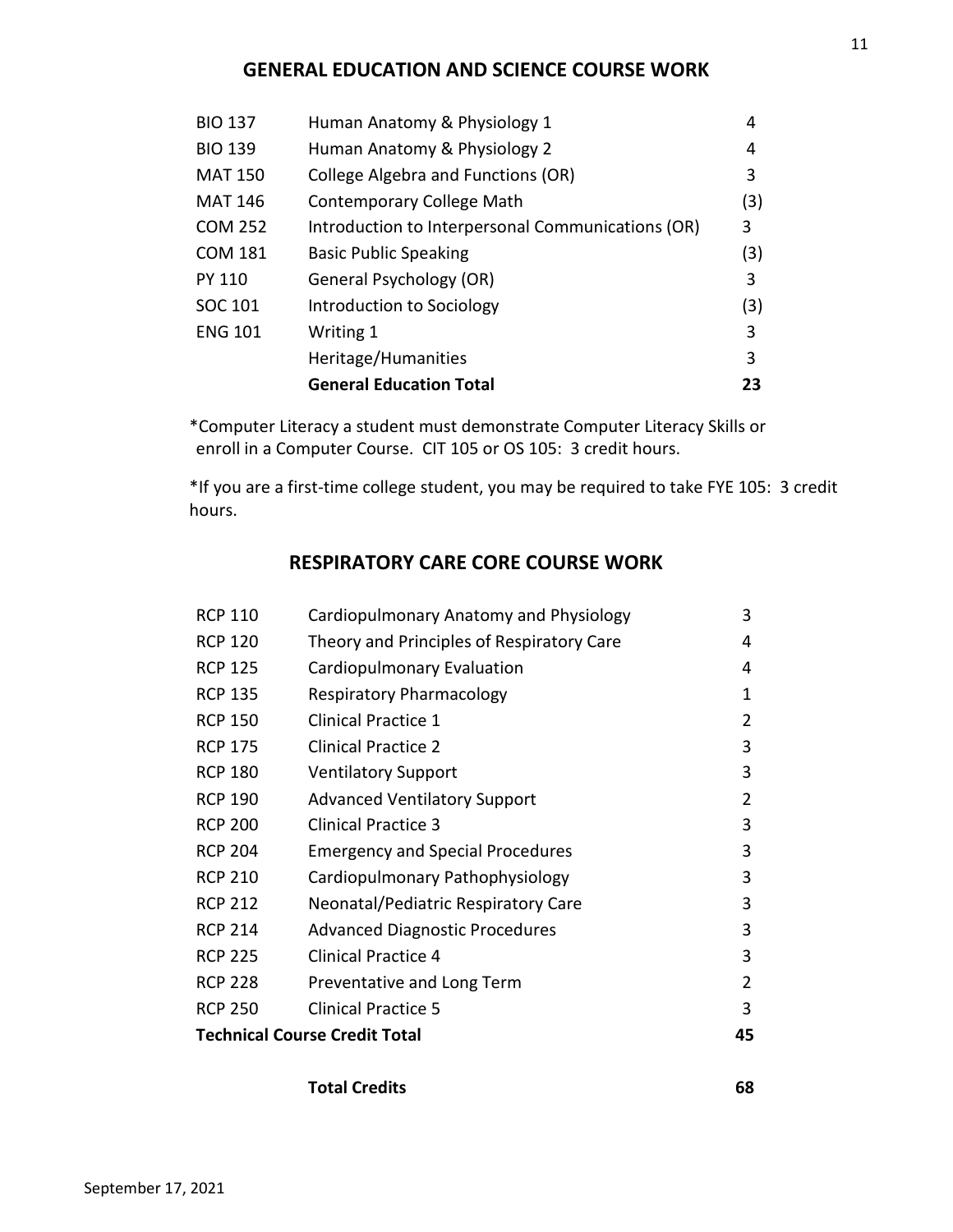# **RESPIRATORY CARE PROGRAM COURSE REQUIREMENTS**

<span id="page-11-0"></span>A student that has not completed all general education and science support courses may take them concurrently with the Respiratory Care Core courses. However, a student taking general education and science support courses should note the prerequisites for the Respiratory Care courses below. In addition, the student should be aware that the actual classroom/lab/clinical contact hours exceed the credit hours listed. A student attempting general education and/or science support courses, along with the Respiratory Care core courses, may find themselves attending full time days and part-time evenings. It is strongly recommended that you take general education courses first.

It is **highly recommended** that a student interested in the Respiratory Care Program meet with a Respiratory Care Faculty Advisor.

# **RCP COURSE DESCRIPTIONS**

### <span id="page-11-1"></span>• **RCP 110 Cardiopulmonary Anatomy and Physiology 3 credits**

The anatomy and physiology of the respiratory and circulator systems are explored in detail. Emphasis is placed on the interaction of systems in gas exchange and acid-base balance. The structure and function of the chest cage, mechanics of breathing and control of respiration are also included. Lecture 3 hours/week**. Prerequisites: BIO 137 with a grade of C or better. Corequisite: BIO 137.** 

#### • **RCP 120 Theory and Principles of Respiratory Care** 4 credits

Principles and techniques of therapeutic procedures used in respiratory care are covered. Included are: the safe handling and administration of medical gases; use of humidity and aerosol therapy; providing lung inflation and bronchial hygiene therapy; and airway care. The indication, contraindications and physiologic effects of each therapy are presented with an emphasis on safety and appropriateness of care. Lecture 4 hours/Laboratory 4 hours/week. **Prerequisites: BIO 137 and (MT 110 or MT 145 or MT 150 or equivalent with a grade of C or better). Corequisite: BIO 137 and (MT 110 or MT145 or MT 150 or equivalent with a grade of C or better).**

#### **RCP 125** Cardiopulmonary Evaluation **4** Credits

Cardiopulmonary assessment is addressed. Topics include invasive and noninvasive blood gas analysis and interpretation, pulmonary function studies, basic laboratory data interpretation, electrocardiography and assessment of neck and chest imaging. Lecture 3 hours/Laboratory 4 hours/week**. Prerequisites: RCP 110, BIO 137 and MT 110, MT 145 or MT 150 with a grade of C or higher. Corequisite: RCP 110.** 

• **RCP 135 Respiratory Pharmacology 1 credit**

Provides an overview of respiratory pharmacological agents and their use in the clinical practice of a respiratory therapist. Lecture 1 credit hour (15 contact hours). **Prerequisites: Admission to the Respiratory Care Program.**

#### • **RCP 150 Clinical Practice I 2 credits**

Students will observe and assist with chest physical assessment, medical gas administration, humidity and aerosol therapy and bronchial hygiene in the assigned settings. Clinical 120 contact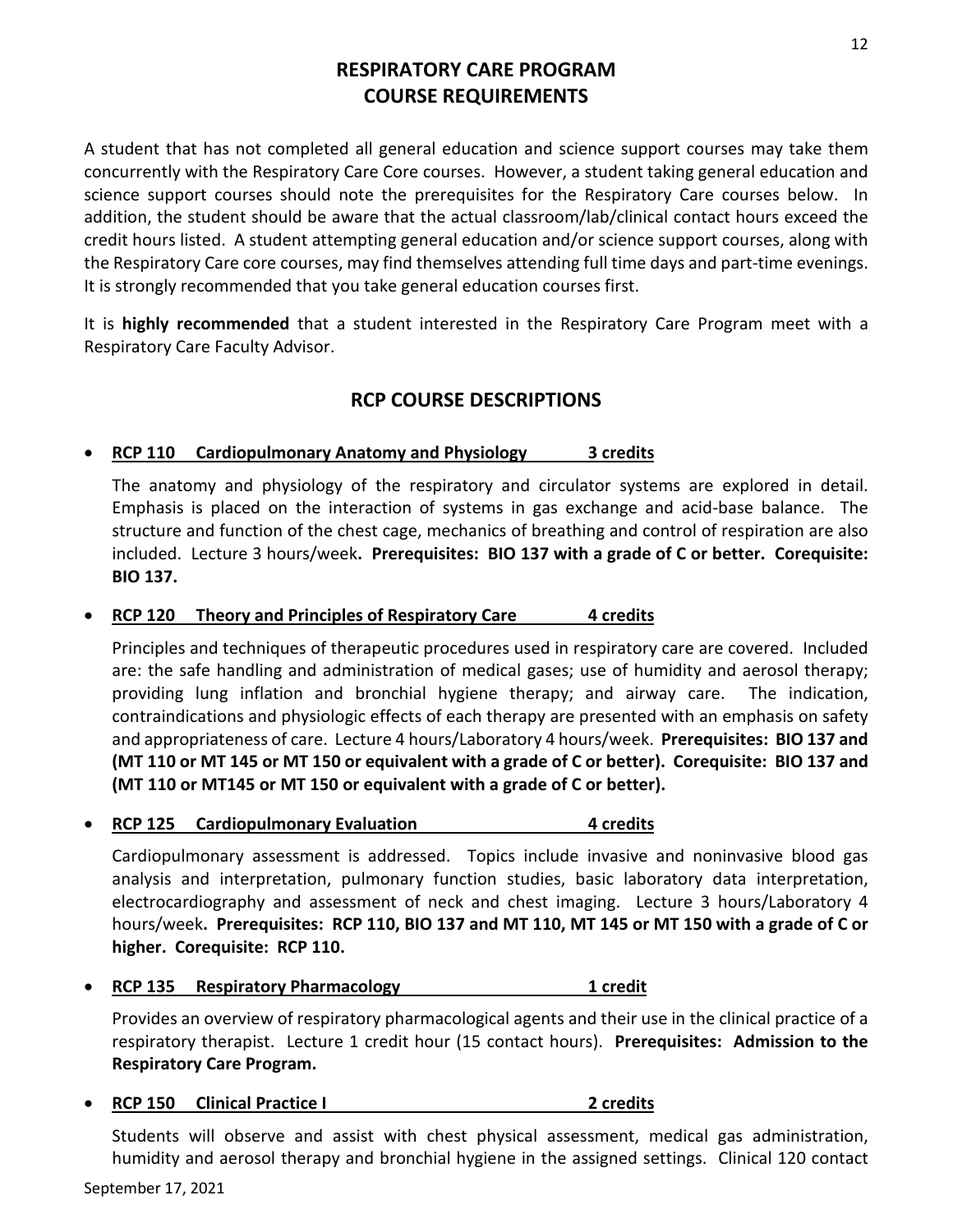hours. **Prerequisites: RCP 120 with a grade of C or better; Valid Health Care Provider CPR card. Corequisites: RCP 120; Valid Health Care Provider Card.**

• **RCP 175 Clinical Practice II 3 credits**

Students will participate in the health care team while practicing techniques of respiratory care including airway management and bronchial hygiene in the assigned setting. Clinical 180 contact hours. **Prerequisites: RCP 150 with a grade of C or better.**

### • **RCP 180 Ventilatory Support 3 credits**

The technological and physiological aspects of mechanical ventilation including the theory of operation, classification and management of the patient ventilator system are covered. Lecture 2 hours/Laboratory 4 hours/week. **Prerequisites: RCP 120 and RCP 150 with a grade of C or better.**

#### • **RCP 190 Advanced Ventilatory Support 2 credits**

Advanced concepts in ventilatory support, including monitoring and management of the patient ventilator system are addressed. Lecture 1.5 hours/Laboratory 2 hours/week. **Prerequisites: RCP 180 with a grade of C or better.**

#### • **RCP 200 Clinical Practice III 3 credits**

Students will practice adult mechanical ventilation procedures and airway management in the critical care setting while continuing to perform other respiratory care skills. Clinical 180 contact hours. **Prerequisites: RCP 175 with a grade of C or better.**

• **RCP 204 Emergency & Special Procedures 1 3 credits**

Prepare student to participate in advanced emergency life support and special procedures. Lecture 2.5 hours/Laboratory 2 hours/week. **Prerequisites: RCP 130 and BIO 139 with a grade of C or better. Corequisites: RCP 130 and BIO 139.**

• **RCP 210 Cardiopulmonary Pathophysiology 3 credits**

The etiology, diagnosis, clinical manifestations and management of cardiopulmonary disorders as related to respiratory care are addressed. Lecture 3hours/week**. Prerequisites: RCP 110 with a grade of C or better.**

• **RCP 212 Neonatal/Pediatric Respiratory Care 3 credits**

Special needs of neonatal and pediatric patients are addressed. Fetal cardiopulmonary development and changes at birth are covered. Equipment, procedures, and methods used in care and evaluation of neonatal and pediatric patients are also covered. Cardiopulmonary conditions and diseases particular to neonates are discussed. Lecture 2.5 hours/Laboratory 2 hours/week. **Prerequisites: RCP 110 and RCP 190 with a grade of C or better. Corequisites: RCP 190.**

• **RCP 214 Advanced Diagnostic Procedures 3 credits**

Prepares students to assist physician in advanced diagnostic and therapeutic procedures. Lecture 2.5 credit hours/Laboratory 0.5 credit hours. **Prerequisites: BIO 139 with a grade of C or better**.

#### • **RCP 225 Clinical Practice 4 3 credits**

Students will observe and practice advanced cardiopulmonary evaluation techniques while improving efficiency in the ventilatory management of adult patients. Students may also practice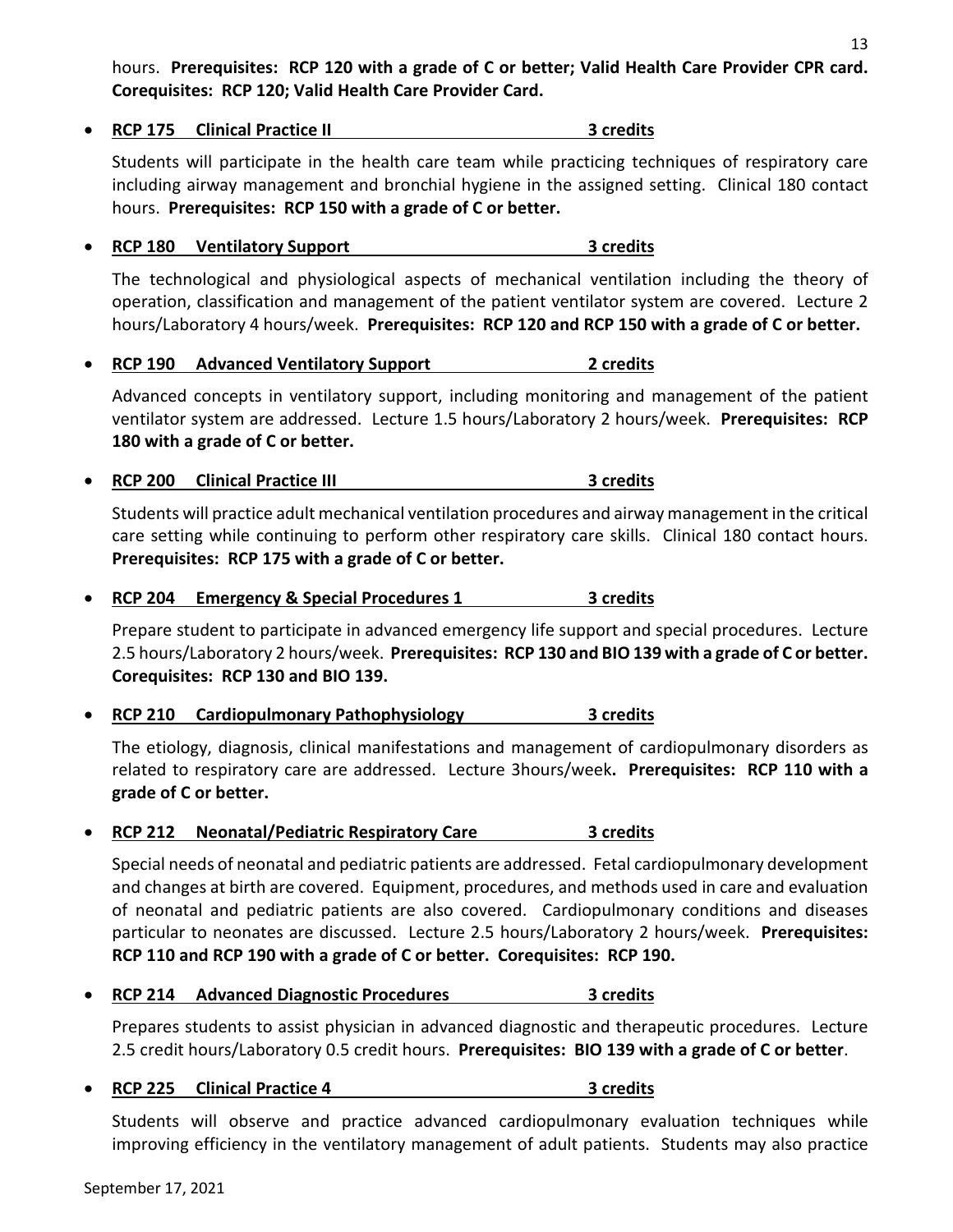14

pediatric and neonatal mechanical ventilation techniques in the assigned setting. Clinical 180 contact hours**. Prerequisites: RCP 200 with a grade of C or better.**

#### • **RCP 228 Preventive and Long-Term Respiratory Care 2 credits**

Prevention of cardiopulmonary disorders and care of individuals with long-term cardiopulmonary disability are covered including psychosocial and physical needs. Emphasis is on improving the quality of life and cardiopulmonary reserve. Special respiratory care needs of diverse client populations in a variety of settings are covered. Lecture 2 hours/week. **Prerequisites: RCP 110 with a C or better.**

### • **RCP 250 Clinical Practice 5 3 credits**

Emphasis is on preparing the student to participate in efficient planning, managing and delivering respiratory care to diverse client populations. Clinical 180 contact hours. **Prerequisites: RCP 225 with a grade of C or better.**

Elizabethtown Community and Technical College (ECTC) follows the curriculum approved for the community colleges in the Kentucky Community and Technical College System (KCTCS). Course descriptions may be found in the KCTCS catalog available in the Admissions Office, or online at [https://kctcs.edu/education-training/course-catalog/.](https://kctcs.edu/education-training/course-catalog/index.aspx) Students wishing to transfer into the program should make an appointment to see the coordinator of the program for transfer options. Students taking KCTCS classes with the intention of transferring should seek advice at the destination institution. Transportation to community agencies is the responsibility of each student.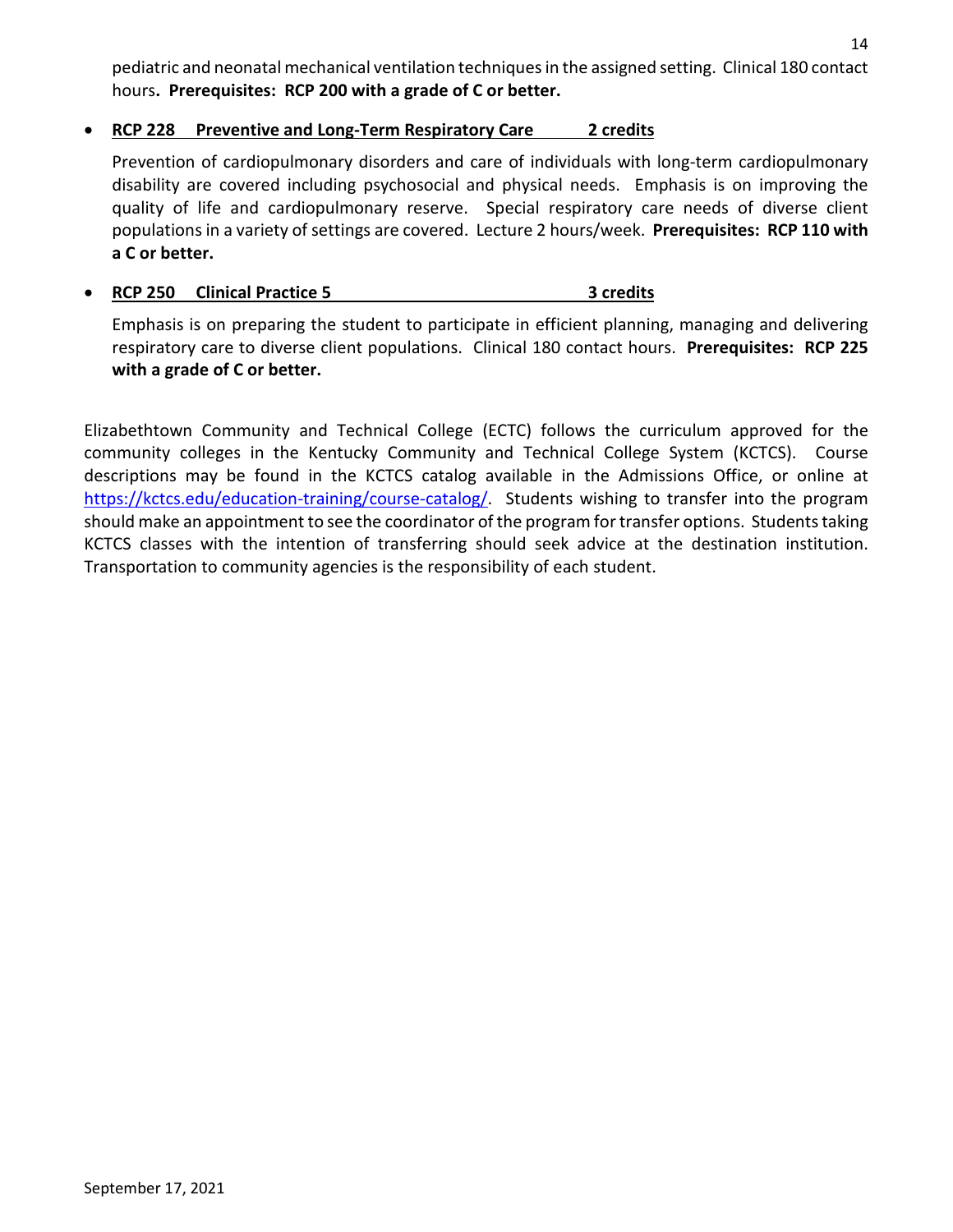# **RESPIRATORY CARE PROGRAM EXAMPLE OF POSSIBLE COURSE SEQUENCE FALL ADMITS**

# <span id="page-14-1"></span><span id="page-14-0"></span>**Preadmission:**

<span id="page-14-4"></span><span id="page-14-3"></span><span id="page-14-2"></span>

|                         | <b>MAT 150</b>                                                                                           | College Algebra<br>(OR) MAT 146 Contemporary College Math                                                                                                                                                                    | 3                                                                              |
|-------------------------|----------------------------------------------------------------------------------------------------------|------------------------------------------------------------------------------------------------------------------------------------------------------------------------------------------------------------------------------|--------------------------------------------------------------------------------|
|                         | <b>BIO 137</b>                                                                                           | Human Anatomy & Physiology I                                                                                                                                                                                                 | 4                                                                              |
|                         |                                                                                                          |                                                                                                                                                                                                                              | $\overline{\mathbf{z}}$                                                        |
| <b>Fall Semester:</b>   |                                                                                                          |                                                                                                                                                                                                                              |                                                                                |
|                         | <b>RCP 110</b><br><b>RCP 120</b><br><b>RCP 150</b><br><b>ENG 101</b><br><b>RCP 135</b><br><b>RCP 228</b> | Cardiopulmonary Anatomy and Physiology<br>Theory and Principles of Respiratory Care<br><b>Clinical Practice 1</b><br>English 101<br><b>Respiratory Pharmacology</b><br>Preventive & Long-Term Respiratory Care               | 3<br>4<br>$\overline{2}$<br>$\overline{\mathbf{3}}$<br>$\mathbf{1}$<br>2<br>15 |
| <b>Spring Semester:</b> |                                                                                                          |                                                                                                                                                                                                                              |                                                                                |
|                         | <b>RCP 125</b><br><b>RCP 175</b><br><b>RCP 180</b><br><b>RCP 190</b><br>COM 252/181<br><b>RCP 210</b>    | Cardiopulmonary Evaluation<br><b>Clinical Practice 2</b><br>Ventilatory Support (Bi-term 1)<br>Advanced Ventilatory Support (Bi-term 2)<br><b>Communications or Basic Public Speaking</b><br>Cardiopulmonary Pathophysiology | 4<br>3<br>3<br>$\overline{2}$<br>3<br>3<br>18                                  |
| <b>Summer Session:</b>  |                                                                                                          |                                                                                                                                                                                                                              |                                                                                |
|                         | <b>RCP 200</b><br><b>RCP 225</b><br><b>BIO 139</b>                                                       | <b>Clinical Practice 3</b><br><b>Clinical Practice 4</b><br>Anatomy & Physiology II                                                                                                                                          | 3<br>3<br>$\overline{a}$<br>10                                                 |
| <b>Spring Semester:</b> |                                                                                                          |                                                                                                                                                                                                                              |                                                                                |
|                         | <b>RCP 214</b><br><b>RCP 204</b><br><b>RCP 250</b><br><b>RCP 212</b><br>PY 110/100                       | <b>Advanced Diagnostic Procedures</b><br><b>Emergency and Special Procedures</b><br><b>Clinical Practice 5</b><br>Neonatal/Pediatric Respiratory Care<br>General Psychology or Introduction of Psychology                    | 3<br>3<br>3<br>3<br>3<br>15                                                    |

<span id="page-14-6"></span><span id="page-14-5"></span>**Total 68 Credits**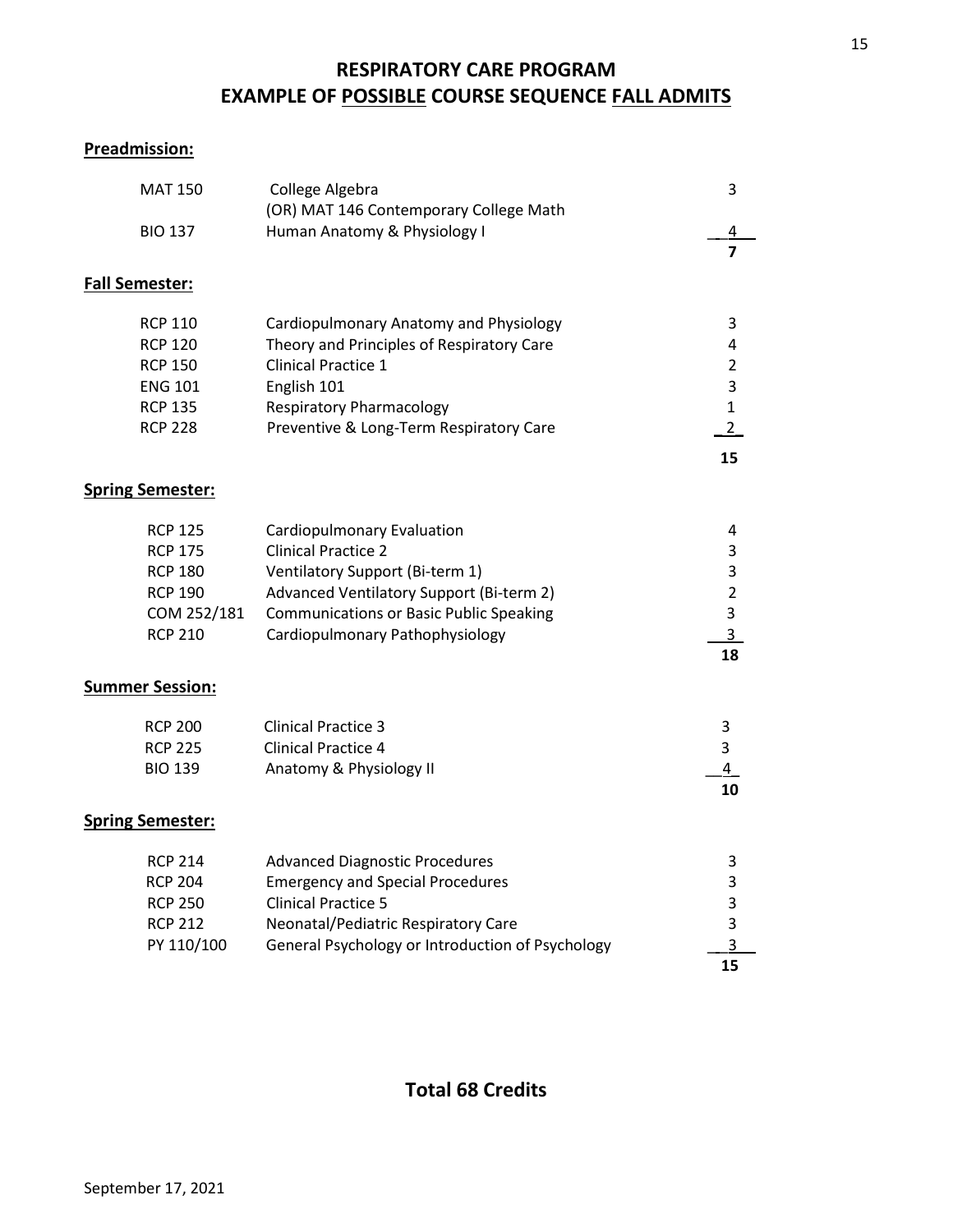# <span id="page-15-0"></span>**RESPIRATORY CARE PROGRAM EXAMPLE OF POSSIBLE COURSE SEQUENCE SPRING ADMITS**

# <span id="page-15-1"></span>**Preadmission:**

<span id="page-15-3"></span><span id="page-15-2"></span>

| College Algebra                                                                                                                                                                                                                                   | 3                                                                      |
|---------------------------------------------------------------------------------------------------------------------------------------------------------------------------------------------------------------------------------------------------|------------------------------------------------------------------------|
|                                                                                                                                                                                                                                                   | 4                                                                      |
|                                                                                                                                                                                                                                                   | $\overline{7}$                                                         |
|                                                                                                                                                                                                                                                   |                                                                        |
| Cardiopulmonary Anatomy and Physiology<br>Theory and Principles of Respiratory Care<br>English 101<br><b>Respiratory Pharmacology</b><br>Cardiopulmonary Evaluation                                                                               | 3<br>4<br>3<br>$\mathbf{1}$<br>$\overline{\mathbf{4}}$<br>15           |
|                                                                                                                                                                                                                                                   |                                                                        |
| <b>Clinical Practice 1</b><br><b>Clinical Practice 2</b><br>Anatomy & Physiology II                                                                                                                                                               | $\overline{2}$<br>3<br>$\overline{4}$<br>9                             |
|                                                                                                                                                                                                                                                   |                                                                        |
| Preventive & Long-Term Respiratory Care<br><b>Clinical Practice 3</b><br>Ventilatory Support (Bi-term 1)<br>Advanced Ventilatory Support (Bi-term 2)<br><b>Communications or Basic Public Speaking</b><br>Cardiopulmonary Pathophysiology         | $\overline{2}$<br>3<br>3<br>$\overline{2}$<br>3<br>$3-$<br>16          |
|                                                                                                                                                                                                                                                   |                                                                        |
| <b>Advanced Diagnostic Procedures</b><br><b>Emergency and Special Procedures</b><br>Clinical Practice 4 (Bi-term 1)<br>Clinical Practice 5 (Bi-term 2)<br>Neonatal/Pediatric Respiratory Care<br>General Psychology or Introduction of Psychology | 3<br>3<br>3<br>3<br>3<br>3<br>18                                       |
|                                                                                                                                                                                                                                                   | (OR) MAT 146 Contemporary College Math<br>Human Anatomy & Physiology I |

#### <span id="page-15-5"></span><span id="page-15-4"></span>**Total 68 Credits**